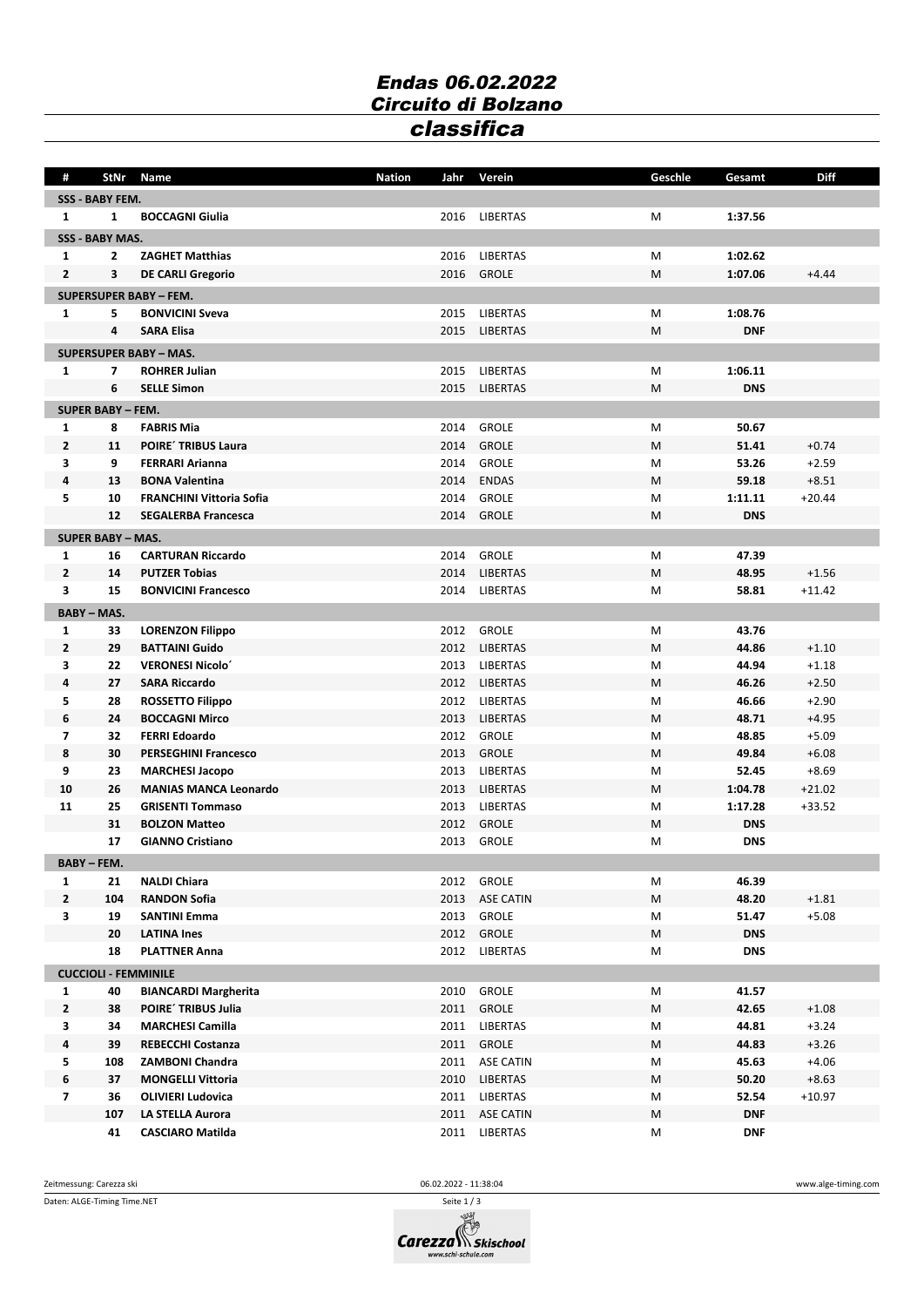## *Endas 06.02.2022 - Circuito di Bolzano classifica*

|                            |      |                              | uassuud               |                  |         |            |             |  |  |
|----------------------------|------|------------------------------|-----------------------|------------------|---------|------------|-------------|--|--|
| #                          | StNr | Name                         | <b>Nation</b><br>Jahr | Verein           | Geschle | Gesamt     | <b>Diff</b> |  |  |
|                            | 35   | <b>RAFFAELLI Ann</b>         | 2011                  | <b>LIBERTAS</b>  | M       | <b>DNS</b> |             |  |  |
| <b>CUCCIOLI - MASCHILE</b> |      |                              |                       |                  |         |            |             |  |  |
| 1                          | 43   | <b>WIEDENHOFER Benedikt</b>  |                       | 2011 LIBERTAS    | M       | 40.13      |             |  |  |
| $\mathbf{2}$               | 51   | <b>GUERRA Filippo</b>        | 2011                  | <b>GROLE</b>     | M       | 40.29      | $+0.16$     |  |  |
| 3                          | 49   | <b>BERLANDA Francesco</b>    | 2011                  | <b>GROLE</b>     | M       | 41.10      | $+0.97$     |  |  |
| 4                          | 106  | <b>MERLO Alex</b>            | 2010                  | ASE CATIN        | M       | 41.25      | $+1.12$     |  |  |
| 5                          | 54   | <b>REBECCHI Alessandro</b>   | 2010                  | <b>GROLE</b>     | M       | 42.32      | $+2.19$     |  |  |
| 6                          | 52   | <b>OLIVIERO Lorenzo</b>      | 2011                  | <b>GROLE</b>     | M       | 43.53      | $+3.40$     |  |  |
| $\overline{\mathbf{z}}$    | 48   | <b>IACOPETTI Remo</b>        | 2010                  | <b>LIBERTAS</b>  | M       | 44.96      | $+4.83$     |  |  |
| 8                          | 46   | <b>PIETRANTONI Giulio</b>    | 2010                  | <b>LIBERTAS</b>  | M       | 45.22      | $+5.09$     |  |  |
| 9                          | 42   | <b>VOLTANI Lorenzo</b>       | 2011                  | <b>LIBERTAS</b>  | M       | 46.54      | $+6.41$     |  |  |
| 10                         | 50   | <b>FORNARI Lorenzo</b>       | 2011                  | <b>GROLE</b>     | M       | 47.52      | $+7.39$     |  |  |
| 11                         | 45   | <b>CELLA Enrico</b>          | 2011                  | <b>LIBERTAS</b>  | M       | 1:51.48    | $+1:11.35$  |  |  |
|                            | 44   | <b>IACOPETTI David</b>       | 2011                  | <b>LIBERTAS</b>  | M       | <b>DNF</b> |             |  |  |
|                            | 53   | <b>BAGUZZI Jacopo</b>        | 2010                  | <b>GROLE</b>     | M       | <b>DSQ</b> |             |  |  |
|                            | 105  | POLO Nicolo'                 | 2010                  | <b>ASE CATIN</b> | M       | <b>DSQ</b> |             |  |  |
|                            | 47   | <b>PLATTNER Philipp</b>      | 2010                  | <b>LIBERTAS</b>  | M       | <b>DNS</b> |             |  |  |
|                            |      |                              |                       |                  |         |            |             |  |  |
|                            |      | <b>MASTER D4 - FEMMINILE</b> |                       |                  |         |            |             |  |  |
| 1                          | 55   | <b>TRIBUS Claudia</b>        | 1974                  | <b>GROLE</b>     | M       | 59.65      |             |  |  |
| $\overline{2}$             | 109  | <b>SUMMA Silvia</b>          | 1974                  | <b>ASE CATIN</b> | M       | 1:02.04    | $+2.39$     |  |  |
|                            |      | <b>MASTER C10 - MASCHILE</b> |                       |                  |         |            |             |  |  |
| $\mathbf{1}$               | 56   | <b>ROHRER Gerard</b>         | 1945                  | LIBERTAS         | M       | 56.77      |             |  |  |
|                            |      | <b>MASTER C8 - MASCHILE</b>  |                       |                  |         |            |             |  |  |
| 1                          | 58   | <b>BORTONDELLO Walter</b>    | 1954                  | <b>LIBERTAS</b>  | M       | 51.35      |             |  |  |
| $\overline{2}$             | 57   | <b>PANIZZON Bruno</b>        | 1956                  | <b>LIBERTAS</b>  | M       | 54.73      | $+3.38$     |  |  |
|                            |      |                              |                       |                  |         |            |             |  |  |
|                            |      | <b>MASTER C7 - MASCHILE</b>  |                       |                  |         |            |             |  |  |
| 1                          | 60   | <b>PICIN Roberto</b>         | 1959                  | LIBERTAS         | M       | 49.71      |             |  |  |
| $\overline{2}$             | 61   | <b>GIOIA Alberto</b>         | 1959                  | LIBERTAS         | M       | 55.29      | $+5.58$     |  |  |
|                            | 59   | <b>GEROSA Roberto</b>        | 1960                  | <b>LIBERTAS</b>  | M       | <b>DNS</b> |             |  |  |
|                            |      | <b>MASTER B6 - MASCHILE</b>  |                       |                  |         |            |             |  |  |
| 1                          | 64   | <b>BROGNARA Paolo</b>        | 1964                  | <b>LIBERTAS</b>  | M       | 52.94      |             |  |  |
| $\overline{2}$             | 63   | <b>TAROLLI Pietro</b>        | 1964                  | LIBERTAS         | M       | 53.17      | $+0.23$     |  |  |
| 3                          | 62   | <b>LECHNER Christian</b>     | 1966                  | <b>LIBERTAS</b>  | M       | 58.22      | $+5.28$     |  |  |
|                            |      | <b>MASTER B5 - MASCHILE</b>  |                       |                  |         |            |             |  |  |
| 1                          | 70   | <b>LEONARDI Michael</b>      | 1967                  | <b>LIBERTAS</b>  | M       | 46.69      |             |  |  |
| $\mathbf{2}$               | 68   | <b>BULANTI Rodolfo</b>       | 1967                  | LIBERTAS         | M       | 48.97      | $+2.28$     |  |  |
| З                          | 66   | <b>AMBROSI Andrea</b>        | 1969                  | LIBERTAS         | M       | 49.00      | +2.31       |  |  |
| 4                          | 67   | <b>ZAMUNARO Pierpaolo</b>    | 1969                  | LIBERTAS         | M       | 52.15      | $+5.46$     |  |  |
| 5                          | 65   | <b>STIVANELLO Cesare</b>     | 1970                  | <b>LIBERTAS</b>  | M       | 55.12      | $+8.43$     |  |  |
| 6                          | 69   | <b>CALVI Oscar</b>           | 1967                  | LIBERTAS         | M       | 57.77      | $+11.08$    |  |  |
|                            |      |                              |                       |                  |         |            |             |  |  |
|                            |      | <b>MASTER B4 - MASCHILE</b>  |                       |                  |         |            |             |  |  |
| $\mathbf{1}$               | 72   | <b>FRANCESCONI Sandro</b>    | 1976                  |                  | M       | 46.10      |             |  |  |
|                            | 71   | POIRE' Luca                  |                       | 1973 GROLE       | M       | <b>DNS</b> |             |  |  |
|                            |      | <b>MASTER A3 - MASCHILE</b>  |                       |                  |         |            |             |  |  |
| 1                          | 73   | <b>ROHRER Christian</b>      | 1978                  | LIBERTAS         | M       | 49.90      |             |  |  |
|                            |      | <b>MASTER A2 - MASCHILE</b>  |                       |                  |         |            |             |  |  |
| $\mathbf{1}$               | 75   | <b>BACHER Gabriel</b>        | 1983                  | <b>GROLE</b>     | M       | 53.58      |             |  |  |
| $\mathbf{2}$               | 74   | <b>CAPON Leonardo</b>        | 1983                  | <b>GROLE</b>     | M       | 55.88      | $+2.30$     |  |  |
|                            |      | <b>RAGAZZI - FEMMINILE</b>   |                       |                  |         |            |             |  |  |
| $\mathbf{1}$               | 79   | <b>BENUSSI Gigliola</b>      | 2008                  | <b>GROLE</b>     |         | 50.39      |             |  |  |
| $\mathbf{2}$               |      |                              |                       |                  | M       |            |             |  |  |
|                            | 76   | <b>TANZER Elisa</b>          | 2009                  | <b>LIBERTAS</b>  | М       | 50.63      | $+0.24$     |  |  |
| 3                          | 110  | Darin Vittoria               |                       | <b>GROLE</b>     |         | 51.27      | $+0.88$     |  |  |
| 4                          | 81   | <b>PIEROBON Carlotta</b>     | 2009                  | <b>GROLE</b>     | M       | 52.67      | $+2.28$     |  |  |
| 5                          | 78   | <b>STIVANELLO Sofia</b>      | 2008                  | LIBERTAS         | M       | 56.20      | $+5.81$     |  |  |
| 6                          | 80   | <b>BULZOMI Gaia</b>          | 2009                  | <b>GROLE</b>     | M       | 58.51      | $+8.12$     |  |  |